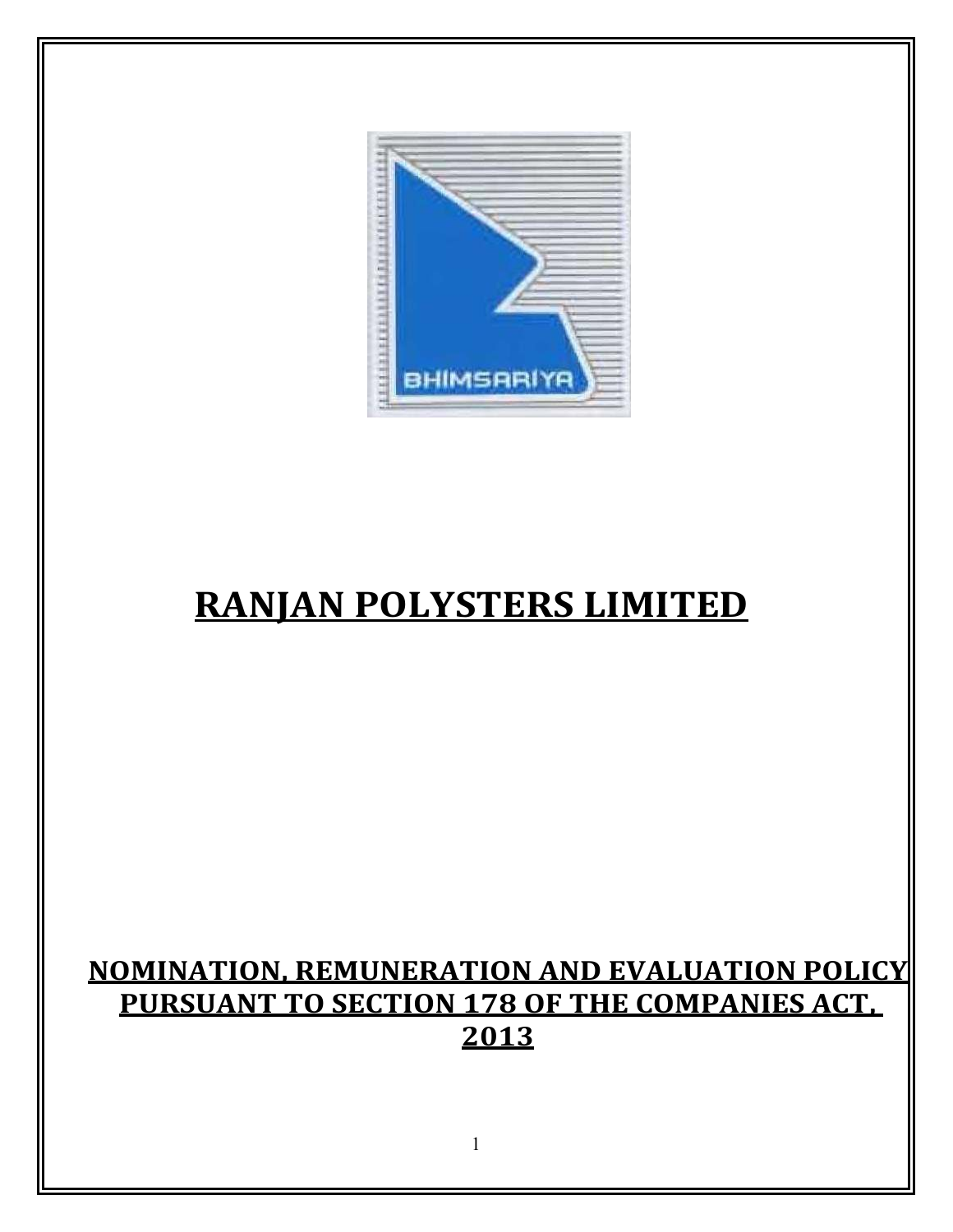# **RANJAN POLYSTERS LIMITED** NOMINATION AND REMUNERATION POLICY

#### INTRODUCTION:

This Policy is in compliance with Section 178 of the Companies Act, 2013 read along with the applicable rules thereto and Clause 49 under the Listing Agreement as amended from time to time this policy on nomination and remuneration of Directors, Key Managerial Personnel and Senior Management has been formulated by the Committee and approved by the Board of Directors.

#### OBJECTIVE AND PURPOSE OF THE POLICY:

The objective and purpose of this policy are:

- To lay down criteria and terms and conditions with regard to identifying persons who are qualified to become Directors (Executive and Non-Executive) and persons who may be appointed in Senior Management and Key Managerial positions and to determine their remuneration.
- To determine remuneration based on the Company's size and financial position and trends and practices on remuneration prevailing in peer companies, in the hotel industry.
- To carry out evaluation of the performance of Directors, as well as Key Managerial and Senior Management Personnel.
- To provide them reward linked directly to their effort, performance, dedication and achievement relating to the Company's operations.
- To retain, motivate and promote talent and to ensure long term sustainability of talented managerial persons and create competitive advantage. In the context of the aforesaid criteria the following policy has been formulated by the Nomination and Remuneration Committee and adopted by the Board of Directors at its meeting held on 31<sup>st</sup> July, 2014.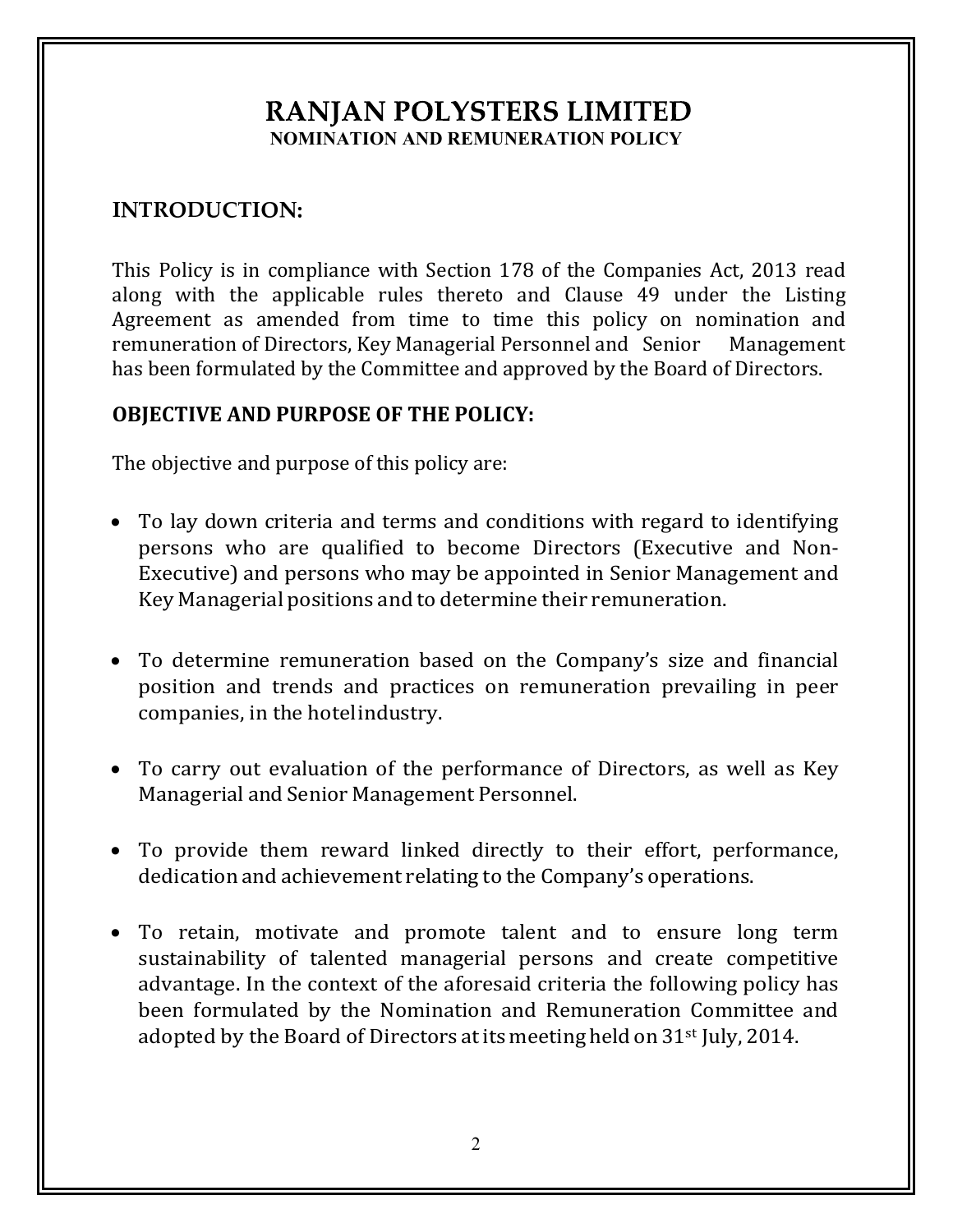#### CONSTITUTION OF THE NOMINATION AND REMUNERATION COMMITTEE:

The Board has changed the nomenclature of Remuneration Committee by renaming it as Nomination and Remuneration Committee on 31st July, 2014.

The Nomination and Remuneration Committee shall comprise of at least three directors, all of whom shall be non-executive directors and at least half shall be independent. Chairman of the committee shall be an independent director.

Provided that the chairperson of the company (whether executive or nonexecutive) may be appointed as a member of Nomination and Remuneration Committee but shall not chair such committee.

The Board has the power to reconstitute the Committee consistent with the Company's policy and applicable statutory requirement.

Definitions:-

- Board means Board of Directors of the Company.
- Directors means all the Directors of the Company.
- Committee means Nomination and Remuneration Committee of the Company as constituted or reconstituted by the Board.
- Company means Ranjan Polysters Ltd.
- Independent Director means a director referred to in Section 149 (6) of the Companies Act, 2013.
- Key Managerial Personnel (KMP) means-
	- (i) Executive Chairman and / or Managing Director;
	- (ii) Whole-time Director;

(iii) Chief Financial Officer;

(iv) Company Secretary;

(v) Such other officer as may be prescribed under the applicable statutory provisions / regulations.

• Senior Management means personnel of the Company occupying the position of President/Vice President/Senior Manager/ Manager of any unit/division, Departmental Heads of any unit/division.

Unless the context otherwise requires, words and expressions used in this policy and not defined herein but defined in the Companies Act, 2013 as may be amended from time to time shall have the meaning respectively assigned to them therein.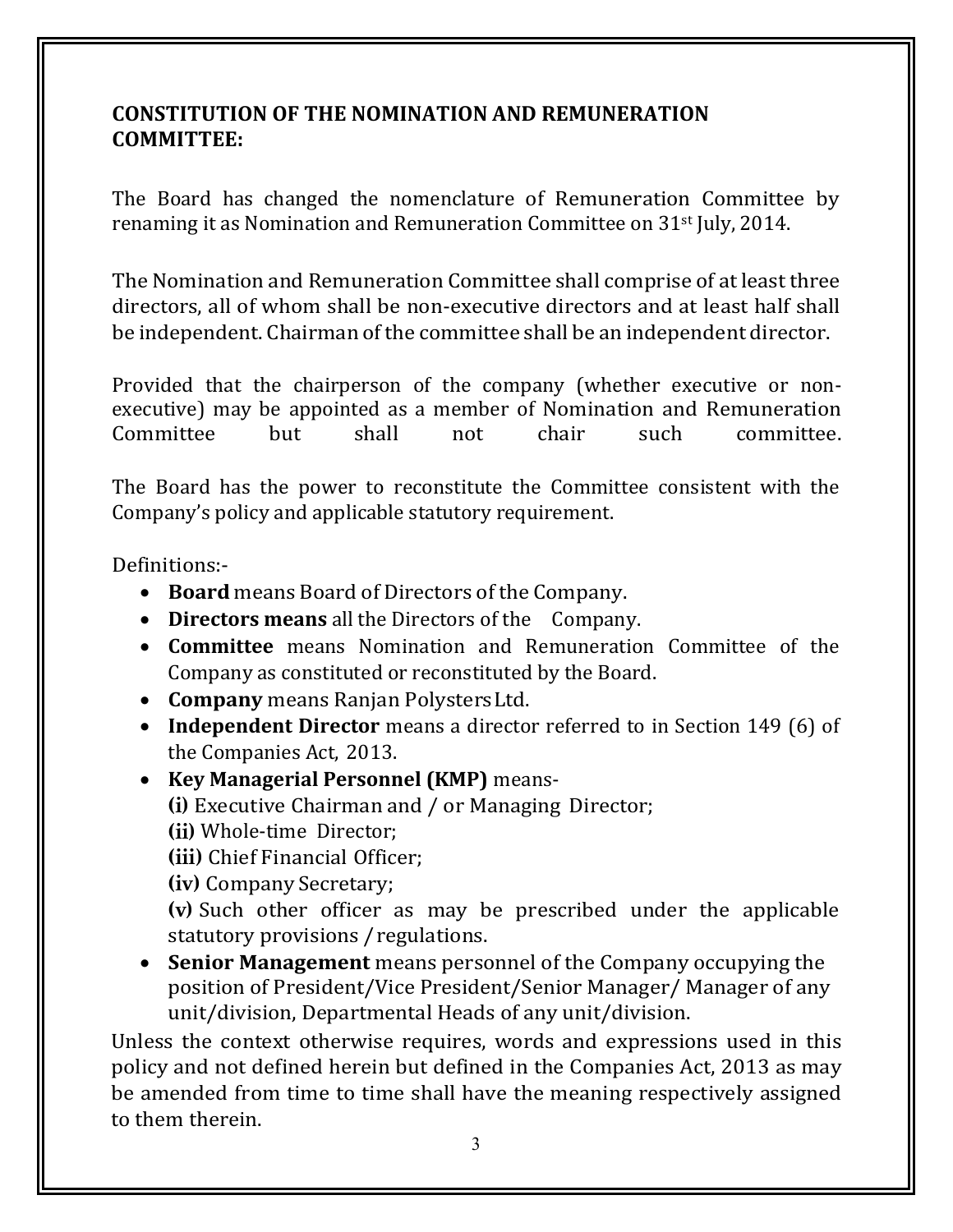# APPLICABILITY

The Policy is applicable to

- Directors (Executive and Non Executive)
- Key Managerial Personnel
- Senior Management Personnel

# **GENERAL**

• This Policy is divided in three parts:

- Part– A covers the matters to be dealt with and recommended by the Committee to the Board,
- Part B covers the appointment and nomination and

Part – C covers remuneration and perquisites etc.

• The key features of this Company's policy shall be included in the Board's Report.

# PART – A

#### MATTERS TO BE DEALT WITH, PERUSED AND RECOMMENDED TO THE BOARD BY THE NOMINATION AND REMUNERATION COMMITTEE

The Committee shall:

- Formulate the criteria for determining qualifications, positive attributes and independence of a director.
- Identify persons are qualified to became Director and persons who may be appointed in Key Managerial and Senior Management positions in accordance with the criteria laid down in this policy.
- Recommend to the Board, appointment and removal of Director, KMP and Senior Management Personnel.

# PART – B

# POLICY FOR APPOINTMENT AND REMOVAL OF DIRECTOR, KMP AND SENIOR MANAGEMENT

# • Appointment criteria and qualifications:

1. The Committee shall identify and ascertain the integrity, qualification, expertise and experience of the person for appointment as Director, KMP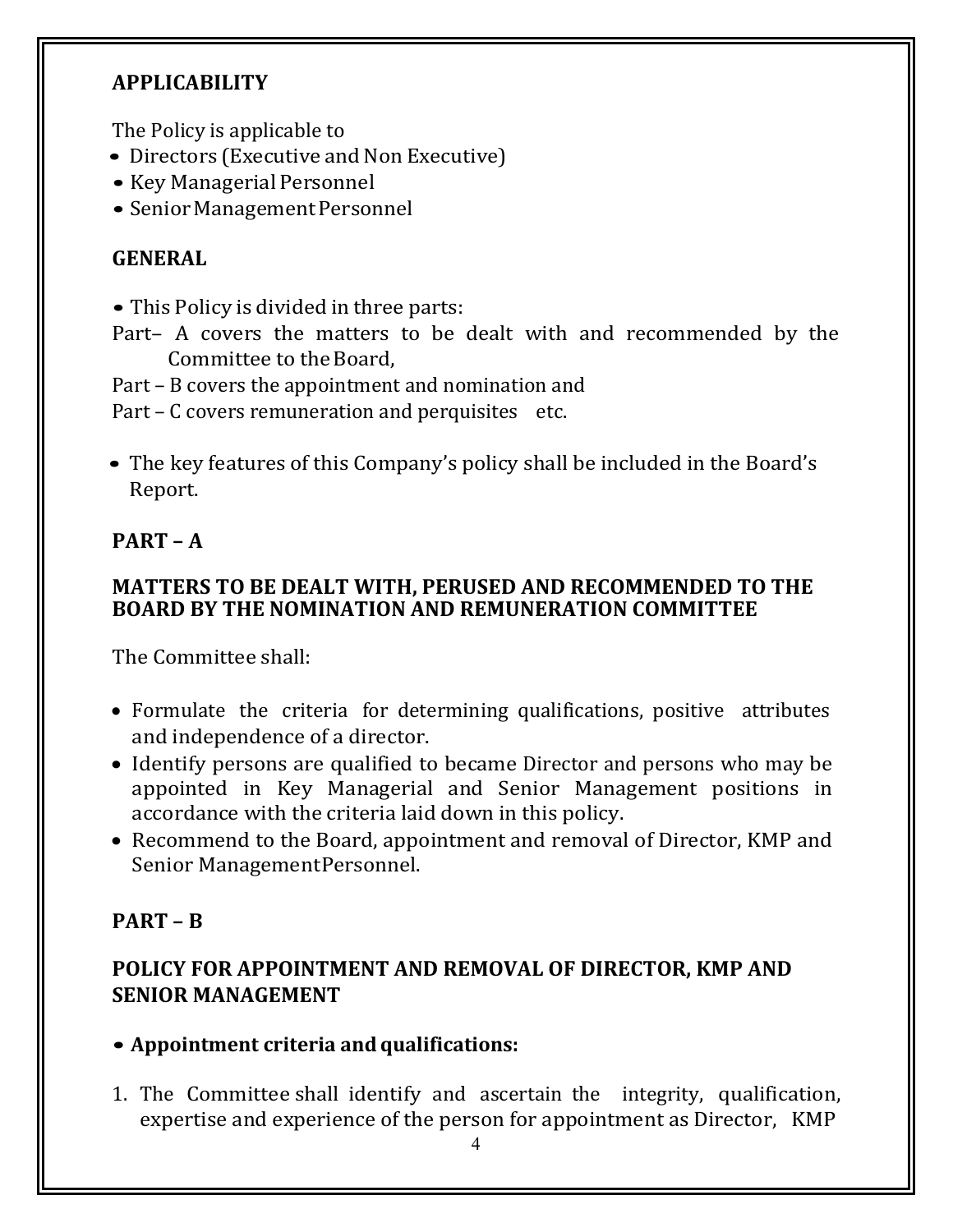or at Senior Management level and recommend to the Board his / her appointment.

- 2. A person should possess adequate qualification, expertise and experience for the position he / she is considered for appointment. The Committee has discretion to decide whether qualification, expertise and experience possessed by a person is sufficient / satisfactory for the concerned position.
- 3. The Company shall not appoint or continue the employment of any person as Whole-time Director who has attained the age of 70 years. Provided that the term of the person holding this position may be extended beyond the age of seventy years with the approval of shareholders by passing a special resolution based on the explanatory statement annexed to the notice for such motion indicating the justification for extension of appointment beyond 70 years.

#### • Term / Tenure:

#### . Managing Director/Whole-time Director:

- The Company shall appoint or re-appoint any person as its Executive Chairman, Managing Director or Executive Director for a term not exceeding five years at a time. No re-appointment shall be made earlier than one year before the expiry of term.

#### <sup>2</sup> . Independent Director:

- An Independent Director shall hold office for a term up to five consecutive years on the Board of the Company and will be eligible for re-appointment on passing of a special resolution by the Company and disclosure of such appointment in the Board's report.

- No Independent Director shall hold office for more than two consecutive terms, but such Independent Director shall be eligible for appointment after expiry of three years of ceasing to become an Independent Director. Provided that an Independent Director shall not, during the said period of three years, be appointed in or be associated with the Company in any other capacity, either directly or indirectly. However, if a person who has already served as an Independent Director for five years or more in the Company on the date of commencement of this act or such other date as may be determined by the Committee as per regulatory requirement, he / she shall be eligible for appointment for one more term of five years only.

- At the time of appointment of Independent Director it should be ensured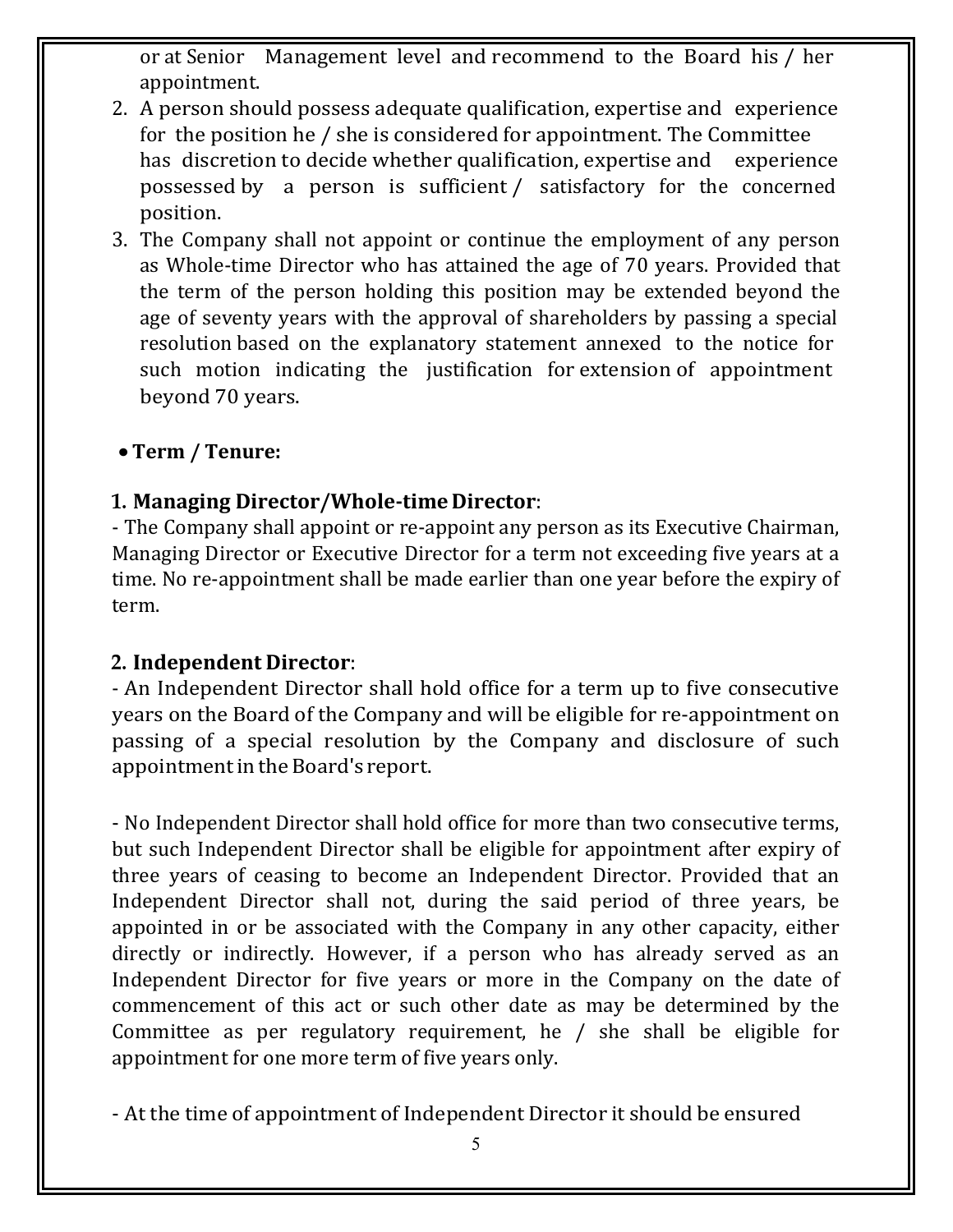that number of Boards on which such Independent Director serves is restricted to 7 listed companies as an Independent Director and 3 listed companies as an Independent Director in case such person is serving as a Whole-time Director of a listed-company.

# • Evaluation:

The Committee shall carry out evaluation of performance of every Director, KMP and Senior Management Personnel at regular interval (yearly).

#### • Removal:

Due to reasons for any disqualifications mentioned in the Companies Act, 2013, rules made there under, the Committee may recommend, to the Board with reasons recorded in writing, removal of a Director, KMP or Senior Management Personnel subject to the provisions and compliance of the said Act, rules and regulations.

#### • Retirement:

The Director, KMP and Senior Management Personnel shall retire as per the applicable provisions of the Companies Act, 2013 and the prevailing policy of the Company.

The Board will have the discretion to retain the Director, KMP, Senior Management Personnel in the same position / remuneration or otherwise even after attaining the retirement age, for the benefit of the Company.

# PART – C

#### POLICY RELATING TO THE REMUNERATION FOR THE WHOLE- TIME DIRECTOR, KMP AND SENIOR MANAGEMENT PERSONNEL

# General:

- 1. The remuneration/ compensation / commission etc. to the Whole-time Director, KMP and Senior Management Personnel will be determined by the Committee and recommended to the Board for approval. The remuneration / compensation / commission etc. shall be subject to the prior/post approval of the shareholders Government, wherever required.
- 2. The remuneration and commission to be paid to the Whole-time Director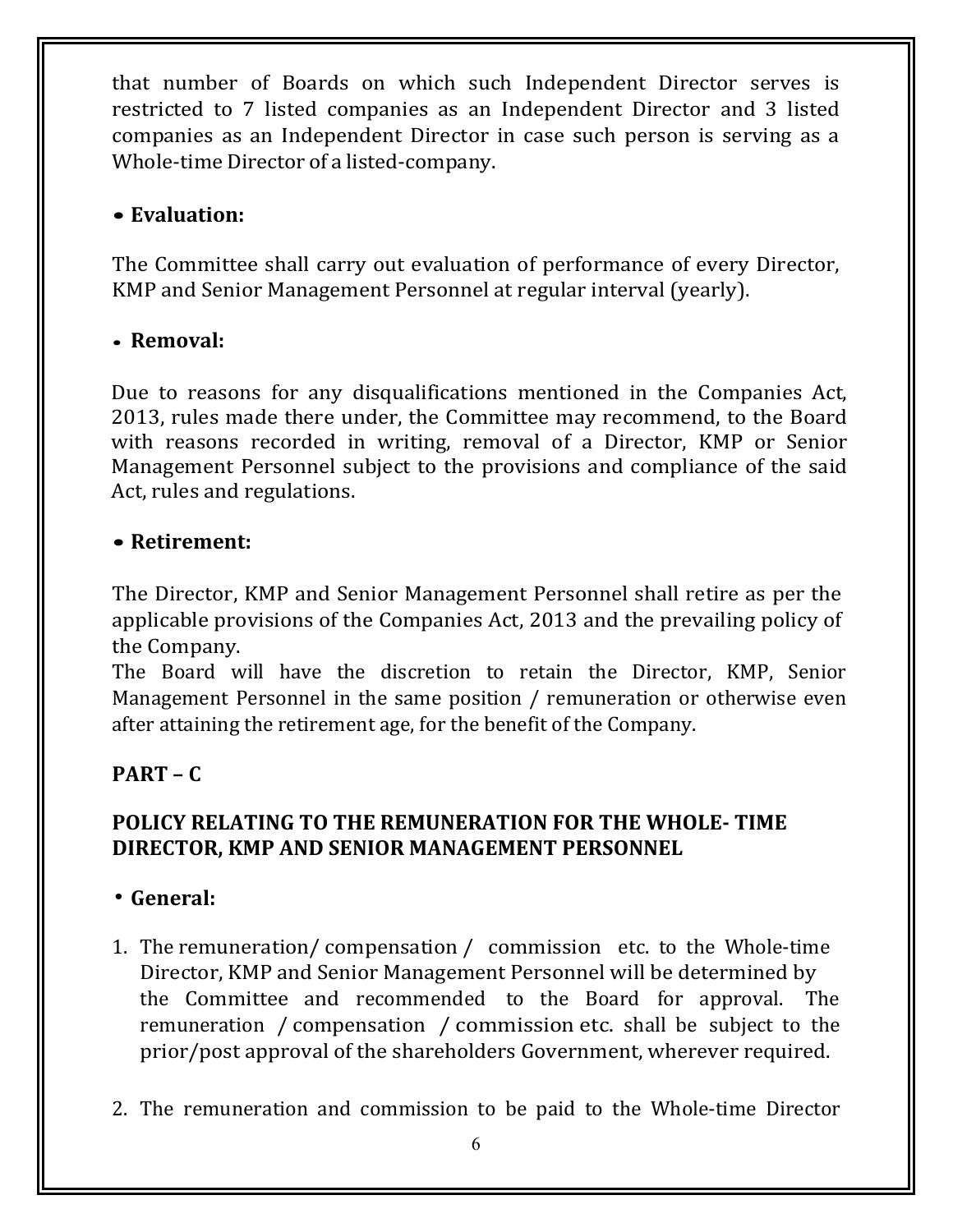shall be in accordance with the percentage / slabs / conditions laid down in the Articles of Association of the Company and as per the provisions of the Companies Act, 2013, and the rules made thereunder.

- 3. Increments to the existing remuneration / compensation structure may be recommended by the Committee to the Board which should be within the slabs approved by the Shareholders in the case of Whole-time Director. Increments will be effective from 1st April unless otherwise decided by the board.
- 4. Where any insurance is taken by the Company Where any insurance is taken by the Company Secretary and any other employees for indemnifying them against any liability, the premium paid on such insurance shall not be treated as part of remuneration payable to any such personnel. Provided that if such person is proved to be guilty, the premium paid on such insurance shall be treated as part of the remuneration.

# • Remuneration to Whole-time / Executive / Managing Director, KMP and Senior Management Personnel:

# . Fixed pay:

The Whole-time Director / KMP and Senior Management Personnel shall be eligible for a monthly remuneration as may be approved by the Board on the recommendation of the Committee. The breakup of the pay scale and quantum of perquisites including, employer's contribution to P.F., pension scheme, medical expenses, club fees etc. shall be decided and approved by the shareholders and Central Government, wherever required.

# <sup>2</sup> . Minimum Remuneration:

If, in any financial year, the Company has no profits are inadequate, the Company shall pay remuneration to its Managing Director and Whole time Directors in accordance with the provisions of Schedule V of the Companies Act, 2013 and if it is not able to comply with such provisions, with the previous approval of the Central Government.

# <sup>3</sup> . Provisions for excess remuneration:

If any Whole-time Director draws or receives, directly or indirectly by way of Remuneration any such sums in excess of the limits prescribed under the Companies Act, 2013 or without the prior sanction of the Central Government, where required, he/ she shall refund such sums to the